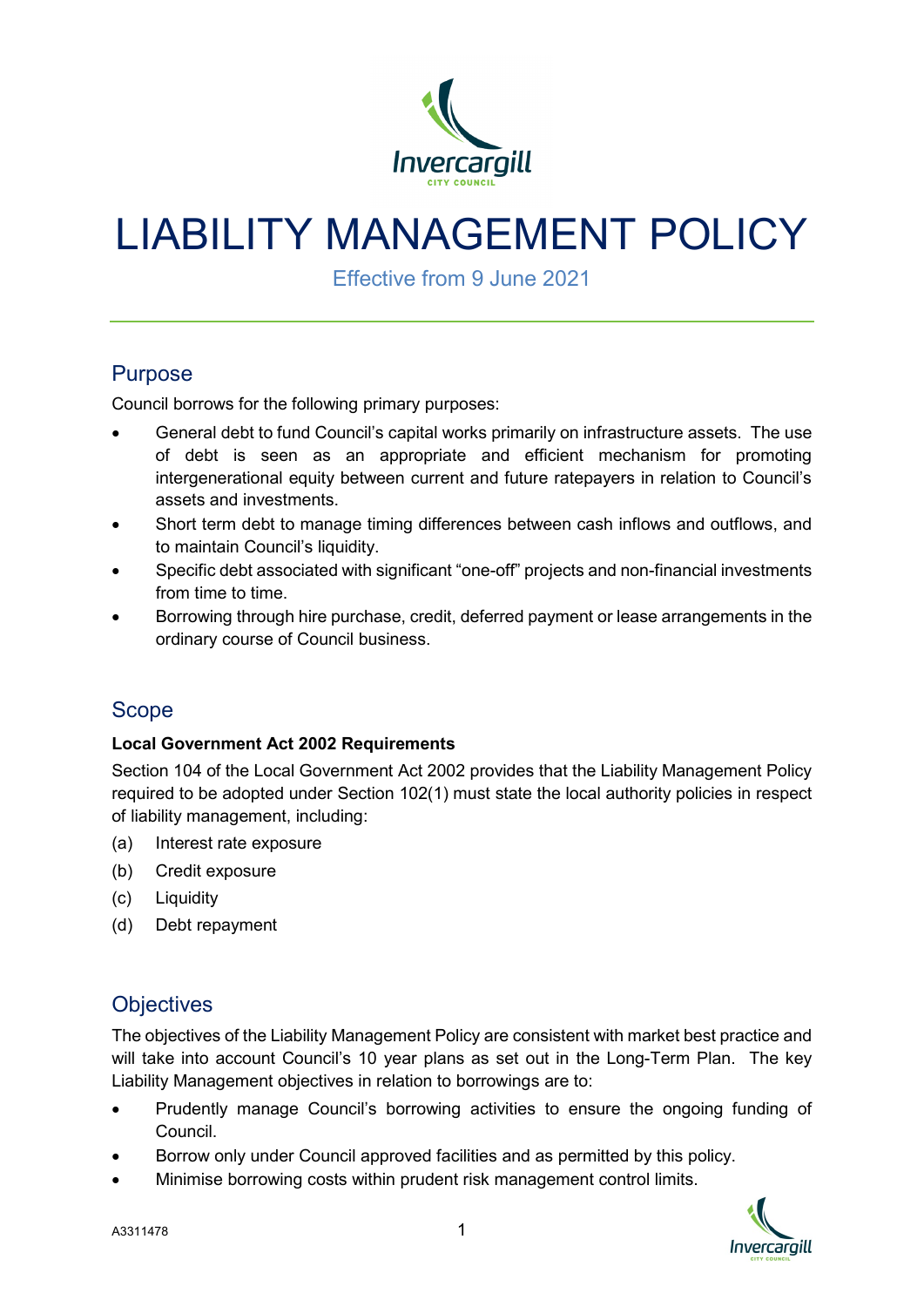- Manage exposure to adverse interest rate movements.
- Ensure operational controls and procedures to protect Council against financial loss, opportunity cost and other inefficiencies are maintained.

## Borrowing Management and Internal Controls

Council approves policy parameters in relation to borrowing activities.

Council approves, by resolution, the borrowing requirement for each financial year in the Annual Plan or Long-Term Plan or by later resolution during the year.

Council considers the impact on its borrowing limits as well as the size and the economic life of the asset that is being funded and its consistency with Council's Long-Term Plan.

A resolution of Council is not required for hire purchase, leased, credit or deferred purchase of goods if:

- The period of indebtedness is less than 365 days; or
- The goods or services are obtained in the ordinary course of operations on normal commercial terms for amounts not exceeding in aggregate \$50,000.

Council's Chief Executive has overall responsibility for the operations of Council.

The Group Manager of Finance and Assurance reviews regular treasury reports to ensure compliance with policies, procedures and risk limits and has overall responsibility for setting risk management strategies in relation to the implementation of this treasury policy. The Group Manager will also oversee the management of Council's relationship with financial institutions and the negotiation of borrowing facilities with bankers, the appointment of brokers/arrangers/managers.

Council's borrowing activities are managed centrally through its accounting function. The accounting function is broadly charged with the following responsibilities:

- Manage Council's borrowing programme to ensure funds are readily available at margins and costs favourable to Council.
- Raise authorised and appropriate borrowing, in terms of both maturity and interest rate strategies.
- Manage the impact of market risks such as interest rate risk and liquidity on Council's borrowing by undertaking appropriate hedging activity in the financial markets.
- Minimise adverse interest rate related increases on ratepayer charges and maintain overall interest costs within budgeted parameters.
- Provide timely and accurate reporting of treasury activity and performance.

Council is prohibited from borrowing in a foreign currency by Section 113 of the Local Government Act 2002.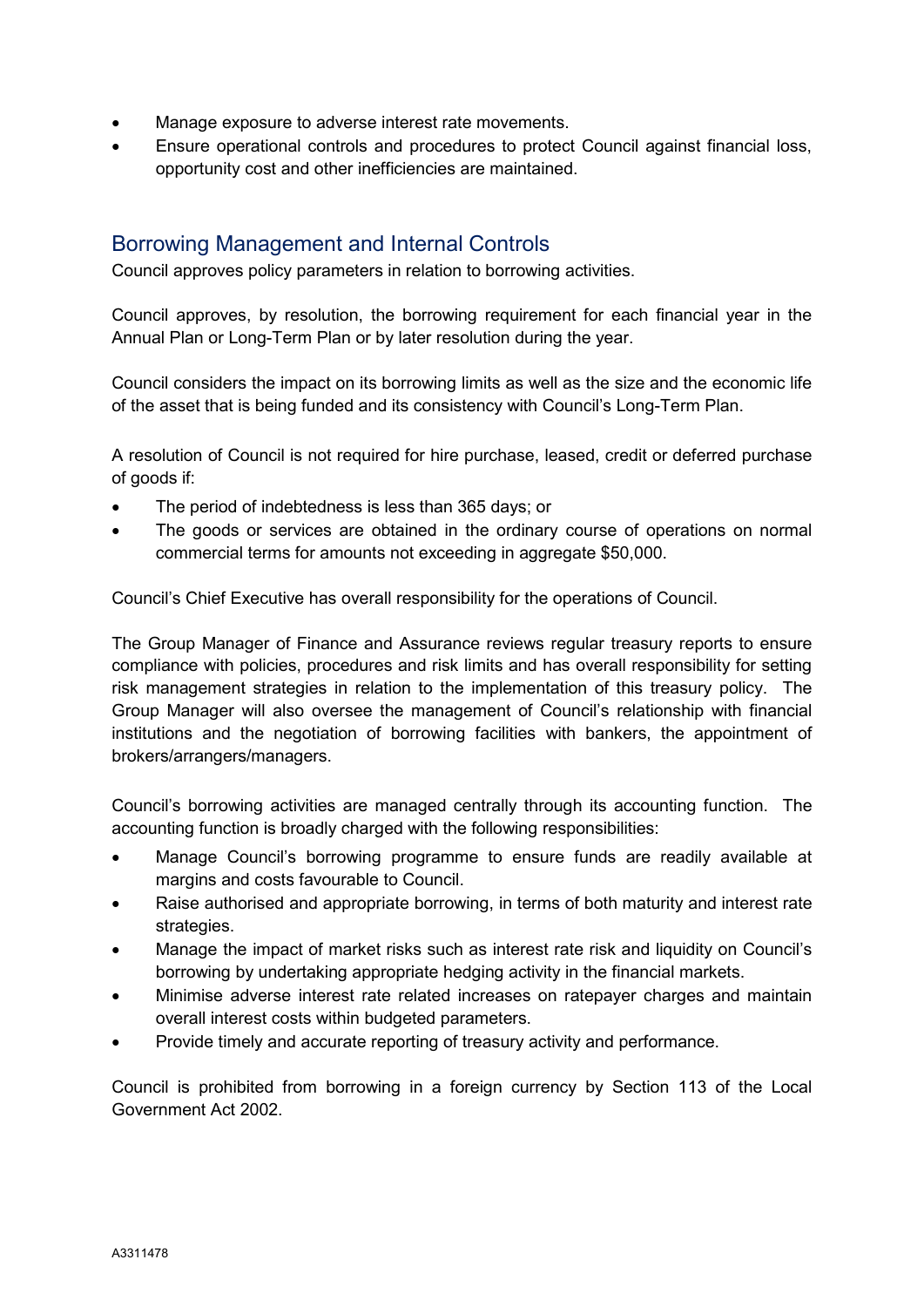### Interest Rate Exposure

Interest rate risk management refers to managing the impact that movements in interest rates can have on Council's cash flows. This impact can be both favourable and unfavourable. Council's ongoing borrowing requirement gives rise to direct exposure to interest rate movements.

#### Fixed / Floating Profile

Interest is incurred on any bank funding facility, issuance of local authority stock and other borrowing arrangements. This policy recognises that the longer the term of borrowing, the greater the interest rate risk. Longer term fixed rate borrowings may be of benefit if market interest rates rise, but equally may not allow the Council to take advantage of periods of low interest rates.

A balance is achieved through having variable terms with regard to interest rate resets.

The Council manages its interest rate exposures by defining minimum and maximum hedging percentages within various time buckets. These parameters are reviewed annually by the Group Manager of Finance and Assurance. Any changes recommended must be approved by the full Council before inception. The table below shows an example of how minimum and maximum hedged or fixed rate exposure requirements within various time buckets are detailed in operational procedure and reporting documentation.

| <b>Interest Rate Maturity Profile Limit</b> |                           |                           |
|---------------------------------------------|---------------------------|---------------------------|
|                                             | <b>Minimum Fixed Rate</b> | <b>Maximum Fixed Rate</b> |
| Zero to two years                           | 40%                       | 100%                      |
| Two to five years                           | 25%                       | 80%                       |
| Five to ten years                           | 0%                        | 60%                       |

Any hedging outside the determined parameters or for longer than 10 years must be approved by the Council, before initiation.

When managing the interest rate risk of the Council the hedging percentages relate to total core debt. Core debt cannot exceed borrowing projections as per the Long-Term Plan or Annual Plan or as approved by the Council.

## Interest Rate Risk Management Contracts

Interest rate risk can be managed by using interest rate risk management contracts that allow the re-profiling of the portfolios including the:

- Hedging of up to 100% of repricing risk on existing fixed rate debt and issue yield risk on planned new debt within the next 12 month period.
- Converting fixed rate borrowing into floating rate or hedged borrowing and floating rate borrowing into fixed or hedged borrowing within the overall parameters of this policy.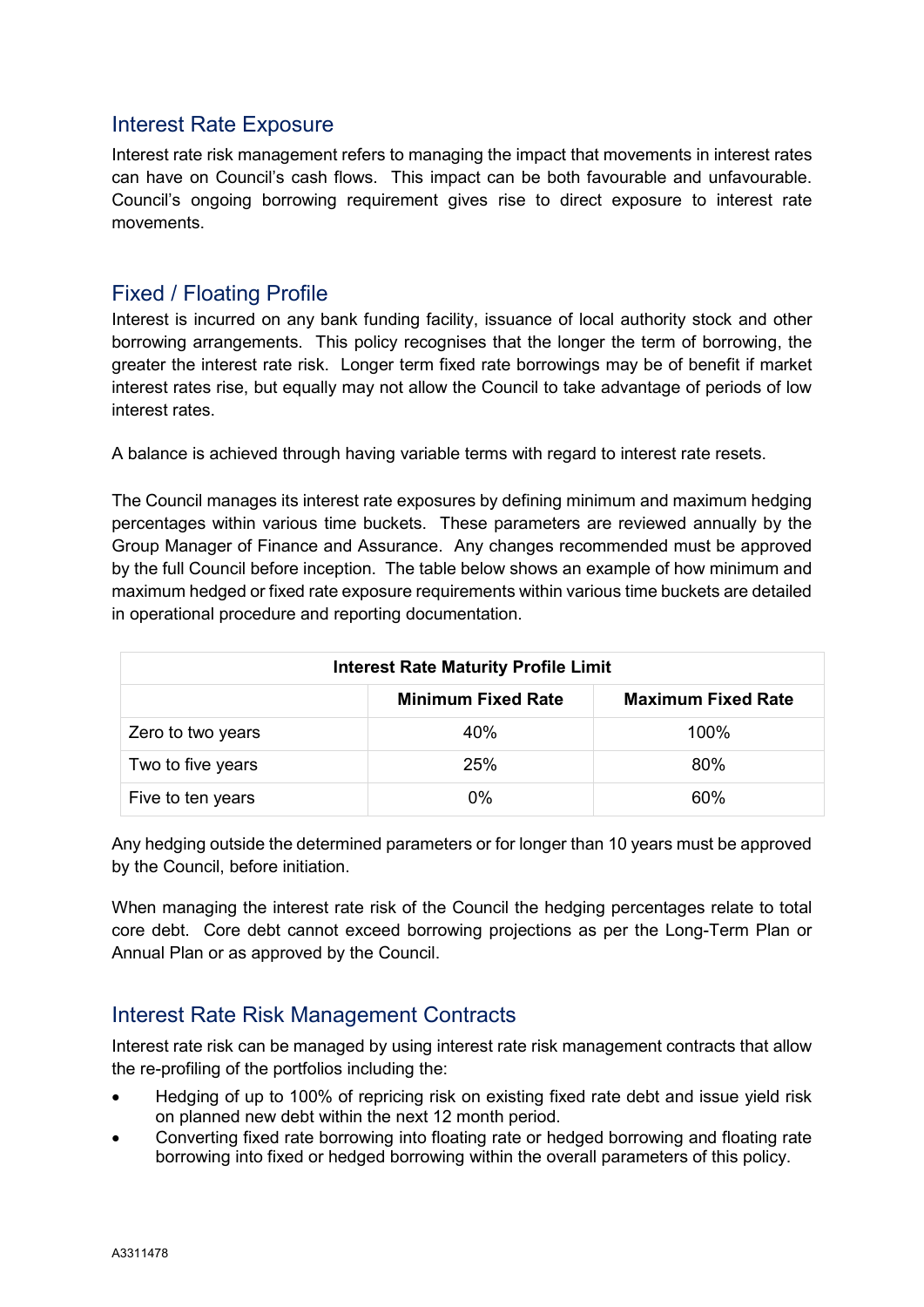The following interest rate risk management instruments are approved by Council:

- Interest Rate Swaps
- Forward Rate Agreements
- Interest Rate Options on approved underlying instruments, e.g. on Interest Rate Swaps or bonds.
- Interest Rate Collar Strategy, but only where the ratio of the face value and interest rate exposure on bought to sold legs is 1:1.

# Credit Exposure

Council hedging can only be undertaken with approved New Zealand Registered Banks.

# Liquidity and Funding Risk

Liquidity management refers to the timely availability of funds to Council when needed, without incurring penalty costs. Funding risk management centres on the ability to re-finance or raise new debt at a future time at the same or more favourable pricing (fees and borrowing margins) and terms of existing facilities. A key factor of funding risk management is to reduce the concentration of risk at any one point in time so that if one-off internal or external negative credit events occur, the overall interest cost is not unnecessarily increased.

The following guidelines have been established to provide Council with appropriate levels of liquidity at all times, as follows:

- Cash flow forecasts will be produced to assist in the matching of operational and capital expenditure to revenue streams and borrowing requirements.
- Council will maintain its financial investments in liquid instruments.
- Council will ensure that, where sinking funds or Council created investments are maintained to repay borrowing, these investments are held for maturities not exceeding the relevant borrowing repayment date.
- To minimise the impact of unexpected cash surpluses, the Council will take advantage of the efficiencies of any floating rate loan facility.

The following guidelines have been established to control funding risk:

• To avoid concentration of debt maturity dates no more than 50% or \$25 million (whichever is the highest) of total debt can be subject to refinancing on a rolling 12 month basis. Total debt is defined as total existing external debt.

# Debt Repayment

Repayment of debt (interest and principal) is governed by:

- Affordability of debt servicing costs.
- Intergenerational equity principles (debt will be repaid over the life of the asset or an appropriate period of time determined by the asset involved, whichever is the lesser).
- Maintenance of prudent debt levels and borrowing limits.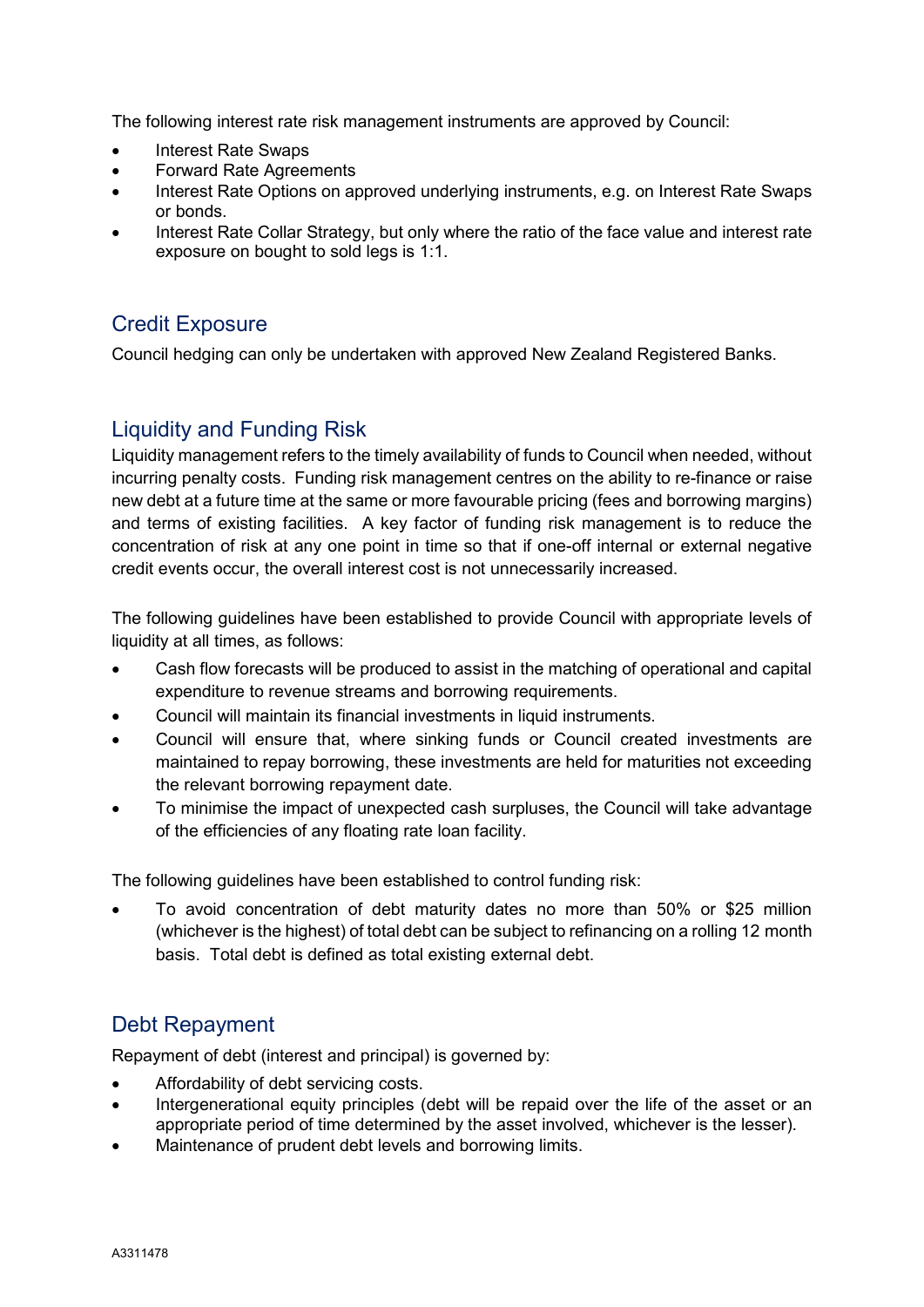- Council repays borrowings from general, special funds, the existing specific sinking fund, or operating surpluses allocated to that borrowing.
- Where a loan is raised for a specific purpose and the funds are no longer required, the funds will be used to repay existing debt or held in a special fund until the funds can be applied against a future borrowing.

# Borrowing Mechanisms

In developing strategies for new borrowing (in relation to source, term, size and pricing) Council takes into account the following:

- Available and Council approved sources, terms and types of borrowing.
- Council's overall debt maturity profile, to ensure concentration of debt is avoided at reissue/rollover time.
- Prevailing interest rates, margins and total cost relative to term and nature of the borrowing.
- The market's outlook on future interest rate movements as well as Council's own.
- Legal documentation and financial covenants.

## **Guarantees**

Council provides guarantees for banks for loans between the bank and non-profit bodies where Council considers the guarantee to be beneficial to the community and in accordance with the following parameters:

- The loan must be in the name of a legally constituted body.
- To qualify for a guarantee, the proposed works should be such as are not available for normal security when situated on Council reserve.
- The quarantee must be required by the lender.
- The organisation must provide the Council with satisfactory evidence of its ability to repay the loan, on the terms specified for the loan. To that end the organisation shall supply the latest annual accounts and such other information as may be available in support of its application. A three-year projection of the organisation's financial ability to meet loan repayments should be included.
- Where the loan is for an insurable asset, such as a building, it shall be insured in the joint names of the Invercargill City Council and the applicant organisation for full replacement value (not the indemnity value).
- The loan shall be subject to personal guarantees, by way of a legal document, from persons acceptable by the Council. Such personal guarantees shall remain in force until the loan is fully paid off and shall not reduce proportionality to repayments.
- In consideration of the guarantee, the organisation which will benefit shall pay an annual charge of 1/2% of the amount guaranteed either to form a fund from which any liability of the Council could be met, or for administration purposes. Such a percentage, together with the personal guarantees suggested, will tend to make an application for guarantees more realistic.
- In the event of the Council being required to meet a guarantee all the assets of the organisation revert to the Council. To ensure that these assets are kept in good repair the Council shall have the right to inspect assets and request any action necessary to maintain them in good repair.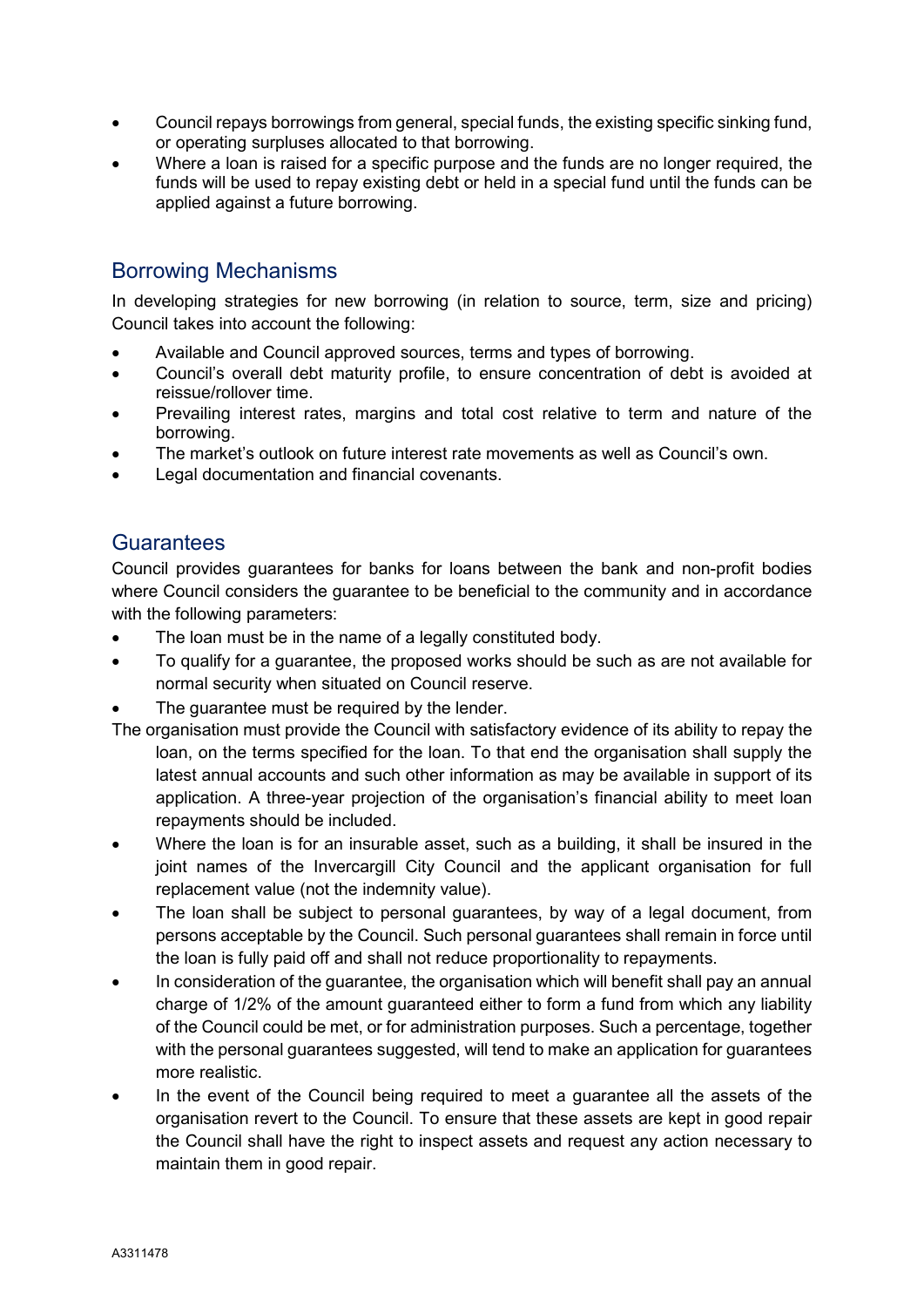• Guarantees require the approval by way of Council resolution.

#### **Leases**

Council utilises finance leases (as opposed to an operational lease ie renting) as a means of financing some office equipment.

# Approved Risk Management Instruments

#### **Interest Rate Swap ("IRS")**

An interest rate swap is an agreement between Council and a counterparty (usually a bank) protecting Council against a future adverse interest rate movement. Council pays (or receives) a fixed interest rate and receives (or pays) a floating interest rate. The parties agree to a notional principal amount, the future interest rate, the settlement dates and the benchmark floating rate, which is usually off the Reuters page containing the daily rate sets for BKBM (bank bill reference rates).

#### **Objective**

To provide Council with certainty as to its interest rate cost on an agreed principal amount for an agreed period. Floating rate sets are typically every three or six months over the life of the swap.

#### **Example**

Council fixes its interest rate for three years at 6.50%, on a quarterly basis on a portion of its planned borrowings by entering into a three year 6.50% fixed rate swap. The floating rate reference is three month BKBM.

#### **Outcome**

On a swap-reset date, the three month bank bill rate is at, say 4.75%. Council borrows from its bank the principal, for three months at 4.75% plus Council's margin. At the same time the bank pays Council 4.75% on the principal amount for a three month period. Council then pays the bank 6.50% on the principal amount for a three month period. This means that Council's effective interest rate is 6.50% plus its margin. In practice cash flows would be netted off if the swap and the underlying borrowing facility were with the same bank.

#### Monitoring and Auditing

The Risk and Assurance Committee will monitor the application of this Policy via reports from Executive staff.